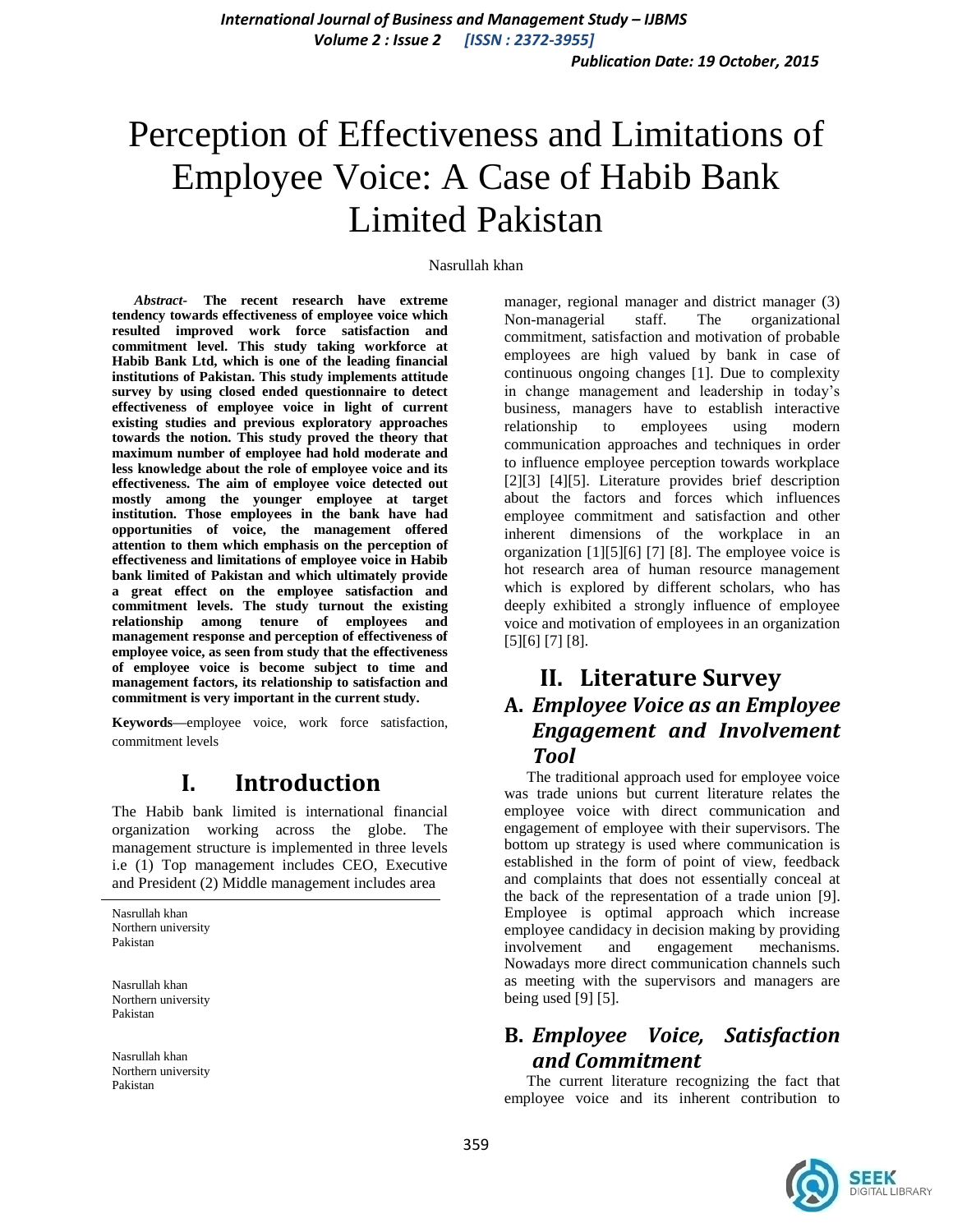organization point have direct relationship with organizational commitments and job satisfaction[5][6][7][8].A survey held in Australian context by [6] found that in most organizations, the employees feel highest satisfaction in case of direct voice. One of the most important skills of managers is to influence employee satisfaction and considering their voice by providing continuous encouragement [2][3] [4] [5]. Especially in the time of extreme economic turmoil where redundancies have reduced employee commitment and morale and satisfaction with jobs, involvement by way of voicing out opinions and "open" access to channel feedback, inherently positively influences jobs satisfaction [8].

## **III. Research Methodology A.** *Research Philosophy and*

#### *Approach*

Satisfaction and commitment inherently posits the extent of like or dislike for jobs and the organization employee's work force [6]. The literature in the area of job satisfaction and commitment provide a detail description and argumentation that satisfaction and commitment are 'attitudinal,' thereby, which shows the intensity of like or dislike for jobs and the organization they work for [6]. There is, like or dislike is a product of perception and attitude that is moderated by the degree of involvement in management decisions and issues in the organization that directly influences the individual jobs of the employees. Most of the studies have used attitude surveys under quantitative and descriptive approaches to investigate viable and possible relationships between major and underlying variables and forces influencing job satisfaction and commitment, of which employee voice is one of the newsiest fields.

#### **B.** *Research Questions*

The core job of this research investigation is to answer set of questions which are given in paragraphs below.

Q1.1: Are employees who have been given a voice opportunity satisfied with their jobs?

Q1.2: Are employees who have been given a voice opportunity satisfied with their jobs?

Q2: Do employees perceive employee voice to be important?

Q3.1: Do employees who have been with the organization for less than five years, perceive employee voice to be positively effective?

Q3.2: Does the management response influence the perception of employees of the effectiveness of employee voice?

**C.** *Primary Data Collection*

The source for primary data was the employees in target organization with mixed demographic data. In this regard, voice, satisfaction and commitment, where they have been investigated individually or collectively have made of a closed-ended questionnaire incorporating the use of the "Likert" scales together with 'ordinal', 'interval' and 'nominal scales [6][7][10][11]. The scales allow for data to be obtained in quantifiable form, which is then transferred onto SPSS for analytical procedures that permits answering the research questions using the most accurate disclosure of information obtained [12].

## **D.** *Secondary Data Collection*

A very comprehensive and exhaustive empirical study requires a nutritious exploration of secondary sources to support the arguments raised and issues discussed and determine the relevance of the present findings. Therein, the study made use of the following secondary sources of data collection to support the research questions and the contrast the findings: books, journals, news articles and case studies [12]. These were obtained using the electronic sources accessible via the university's Blackboard and other academic sources. It was, however, made sure that outdated information is not used, as "perceptions" and attitudes of employees do evolve with time and are subject to changing economic and social situations prevalent in the business environment[13].

## **E.** *Sampling Strategy*

The study made use of random sampling and targeted 120 employees of Habib Bank of Pakistan. The sample size was analyzed for the purpose of statistical analysis. A random approach was used for the selection of number of employees regardless of age and gender from the corporation to commemorate a representative sample of employees in an average bank [12]. The information collected for the purpose of the study was strictly limited to the employees of Habib Bank in Pakistan, which is one of the largest banking corporations in the country.

### **F.** *Scale Validity and Reliability and Bias in Findings*

Furthermore, it has been realized that since a random (non-stratified) sample has been drawn for the purpose of the data collection, there may be an inherent risk of age and gender bias present in the findings. The study has attempted to model this bias by using a separate demographic information section in the questionnaire to ensure how age and gender may or may not have influenced the findings, furthermore, ensuring the validity and reliability of

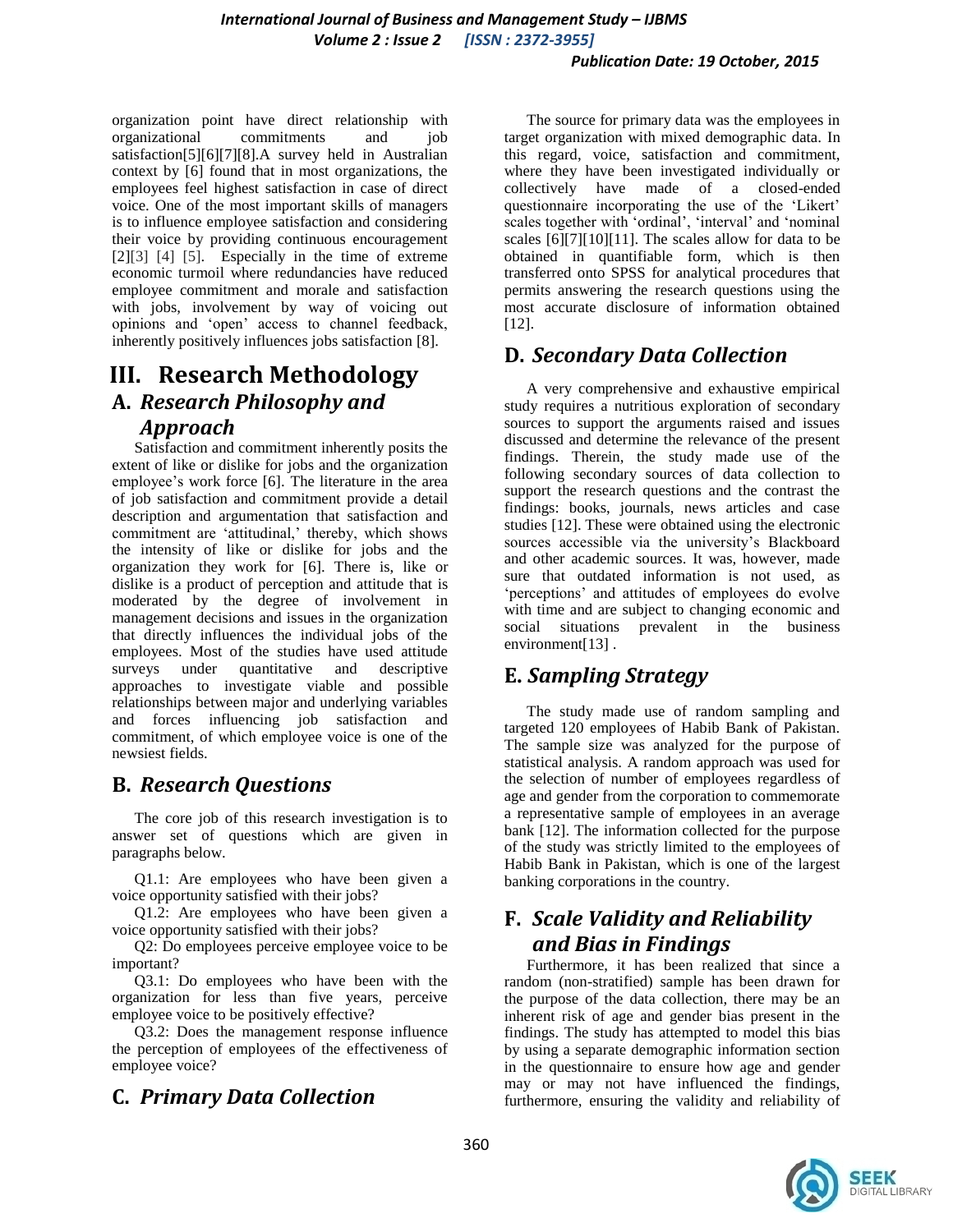#### *International Journal of Business and Management Study – IJBMS Volume 2 : Issue 2 [ISSN : 2372-3955]*

#### *Publication Date: 19 October, 2015*

the scale and the finding [12][13]. To ensure validity and reliability of the measurement scale, a pilot study was conducted on 4 respondents who are employees of the same bank, and were not used again for the final data collection [12][13]. At first the study deployed the use of liker scale only for the purpose of data collection but based on the findings of the pilot study, it was identified that a mixture of Liker, nominal and interval scales.

## **IV**. **Results and discussion**

#### **A.** *Demographics*

Figure 1 below shows the age division of the sample, wherein, a majority of the sample respondents belonged to the age group of 30-39 years (34 per cent), followed by 20-29 year olds (26 per cent). As expected age was not found to produce a significance influence upon the findings in the form of age-biasness



Furthermore, the sample constituted of a nearly equal number of males and females, as depicted in Figure 2 below.



#### Figure 2. Gender classification

This further indicates a lack of gender bias, as the results would not lean towards a single direction, as both genders have had an equal share of influence. As for the job grades, within the non-managerial section of the staff targeted for the present study, the following division was obtained: 30 per cent of manual works, 24 per cent of administrative workers, 21 per cent of professional and technical staff and 25 per cent of other non-managerial staff. Nearly an equally divided sample representation was acquired for the present study, which further proliferates an unbiased response set, though, it was expected that differences in the non-managerial jobs would not amount to a biased set of responses, owing to a lack



Figure 3. Job grade of differential treatment

Figure 3 above shows job grade of the non managerial level. However, between non-managerial and managerial staff, there is a difference in employee voice, as inherently found in secondary research. Since this was not part of the study, wherein, only non-managerial staff is focused on, the sample representation potentially draws out any possible sign of bias in how the mangers may have responded to the different divisions of staff within. **B.** *Job Satisfaction and Commitment Levels*

Job satisfaction is defined as a personorganizational fit based on your experiences with the organization. Using this definition, when employees were inquired of their satisfaction level within the organization, wherein, their responses were obtained using an interval scale, where 5 depicted the highest level and 1 depicted the lowest, employees presented a rather expected outcome. For employees, at large, job satisfaction levels were found to be at the moderate level. However, compared to the respondents who rated that to be in the lowest or highest level, there was a majority (though less significant compared to the number that chose moderate), in the favor of low satisfaction. This all, shows that the employees at Habib Bank are less satisfied (Table 1). The findings are further illustrated on Figure 4 below that indicate that the satisfaction levels of the majority of the non-managerial staff at Habib Bank remain intact at the moderate level. Gender, age and any other biasness was not detected in the findings as indicated by the uniform spread of the data towards one end, as shown in Table 1 below, indicated by the minute variance and standard deviation of the data.

| 1710 LE 1, 071 110 110 110 11 LE 1 LEO |         |      |             |             |
|----------------------------------------|---------|------|-------------|-------------|
| Satisfaction                           | total   | mean | Variance    | Standard    |
| level                                  |         |      |             | deviation   |
| Highest                                | 8.82%   |      |             |             |
| high                                   | 11.76%  |      |             |             |
| Moderate                               | 37.25%  |      |             |             |
| Low                                    | 32.35%  |      |             |             |
| lowest                                 | 9.80%   |      |             |             |
| Grand total                            | 100.00% | 0.2  | 0.018675509 | 0.136658368 |
|                                        |         |      |             |             |

Similar to job satisfaction levels, when asked to rate their organizational commitment, where 5 depicted the highest level and 1 depicted the lowest level the

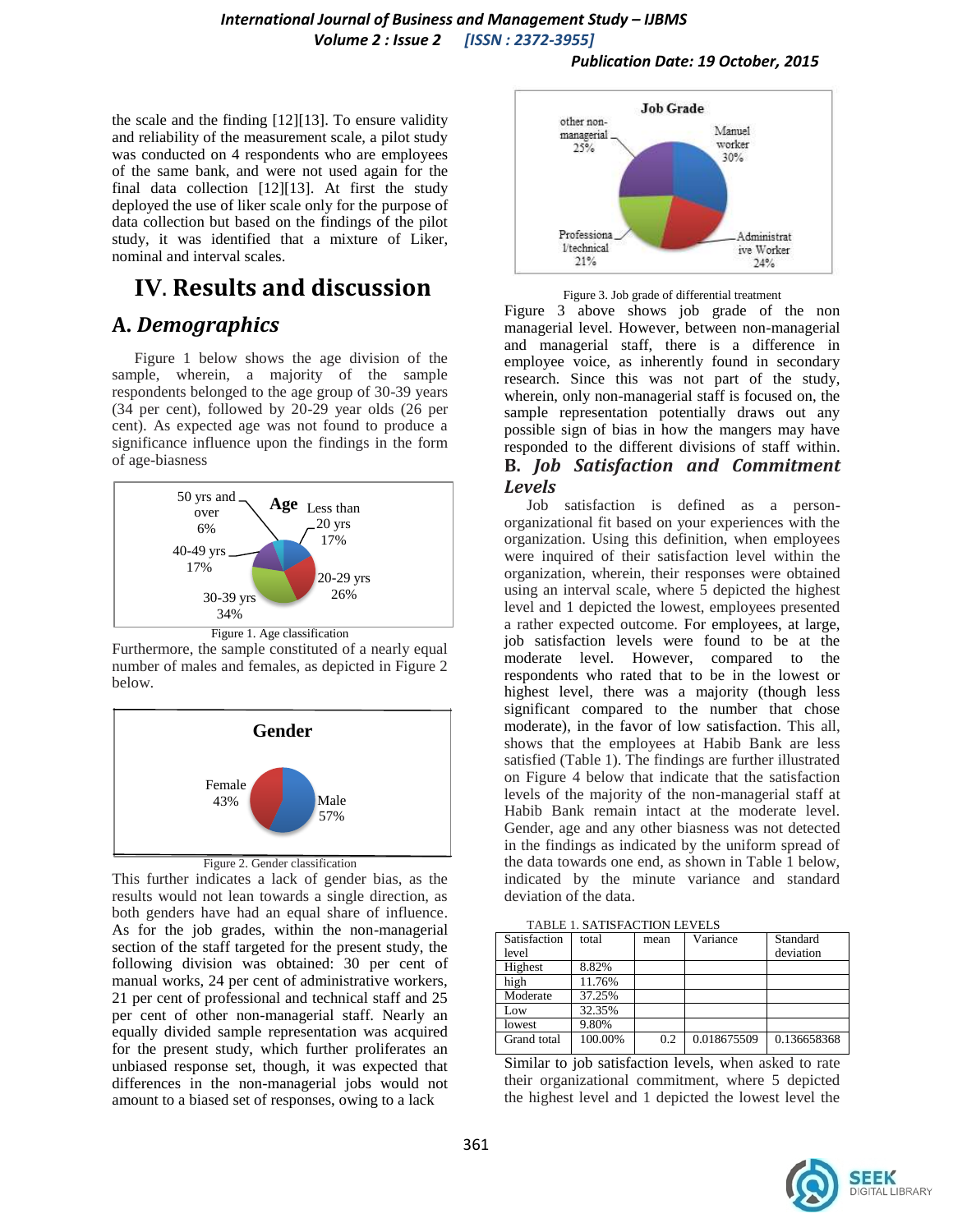employees found their commitment levels to be in, the findings did not come as a shock. A majority of the respondents found their commitment levels to lay on the moderate spectrum, and not entirely either low or high retrospectively as shown in Table 2.

Similar to the findings of job satisfaction of the employees, with regards to commitment levels that the employees curtailed with the organization, there was a minute variance and standard deviation of the data depicting a normal spread of the data, indicating a lack of biasness as shown in Table 2 below.

| TABLE 2. COMMITMENT LEVEL |
|---------------------------|

| Commitment<br>level | total   | mean | Variance    | Standard<br>deviation   |
|---------------------|---------|------|-------------|-------------------------|
| Highest             | 4.90%   |      |             |                         |
| high                | 13.73%  |      |             |                         |
| Moderate            | 48.04%  |      |             |                         |
| Low                 | 25.49%  |      |             |                         |
| lowest              | 7.84%   |      |             |                         |
| Grand total         | 100.00% | 0.2  | 0.030786236 | $\overline{0.17546007}$ |

#### **C.** *Importance of Employee Voice*

When inquired about the importance of employee voice opportunities for employees, when important decisions are being made in the organization, a majority of the respondents chose to remain moderate with the situation (58 per cent) or 'agreed' with the inhibition (33 per cent), while a significant yet, a slightly less number chose to remain neutral about the subject area. A key 'implied' explanation at this point that could be drawn from this finding is that these employees either have not had a voice opportunity or have not been exposed to a constrictive and positive voice opportunity that has shaped up a moderate to low interest in the area of employee voice and its effectiveness. As the importance of employee voice was measured using a Liker scale, the continuous nature of the variable permitted calculating the mean, variance and standard deviation of the responses. Therein, a variance of 0.2 and a standard deviation of 0.4 depict a certain level of scattered spread of the data, which can be attributable to the differences in the exposure and experiences of employees that result in the manner in which they agree, remain neutral and disagree. Whereby, the data remains inclined towards 'agreement' and remaining 'neutral' to the idea of positive effectiveness of employee voice in the eyes of the non-managerial staff in the bank as shown in Table 3 below. Figure 4 (below) shows that only 8 percent of the employees believed that employee voice allows employees to feel part of the organization and only 9 percent believed that it gives power to the employees, clearly indicates a negative response and less effective aftermath observed by the employees following their experience with a voice opportunity.

TABLE 3. IMPORTANCE OF EMPLOYEE VOICE

| Importance of<br>employee | total   | mean        | variance    |  |
|---------------------------|---------|-------------|-------------|--|
| voice                     |         |             |             |  |
| agree                     | 33.33%  |             |             |  |
| Neutral                   | 58.82%  |             |             |  |
| disagree                  | 7.8%    |             |             |  |
| Grand total               | 100.00% | 0.555555556 | 0.213123158 |  |

A majority does, however, adhere to its purpose of informing and opening eyes of the manager to issues that are beyond their realization. But, nonetheless, beyond the scope of using employee voice as a channel to inform, employees remain skeptical of its effectiveness in transforming and allotting some real power and role onto the hands of employees so that they would feel al part. Therein, the approach adopted by the managers makes all the difference, as indicated and hinted in the existing literature, proliferating the role played by an open-leadership approach to managing employee voice behavior.



 **Figure 4.** Purpose of Employee Voice

#### **D.** *Tenure in the Organization*

Tenure in the organization refers to the time spent in the organization at the time the present study was conducted. Thereby, as illustrated in figure 5, a majority, i.e. 41.5 per cent of the respondents together with 22 per cent had only worked with the organization for not more than 5 years. On the other hand, very few had worked between 11 to 20 years. However, a significant number of employees, mature ones, were found to have worked more than 20 years (10 per cent), while some had only secured tenure of 10 years (14.8 per cent). Only 34 per cent "mature" and senior employees in the organization further support the inhibition of a moderate level of commitment levels found in the results of the survey, as studies have shown that commitment levels dictate to a certain degree the loyalty and willingness to stay with the organization for longer.